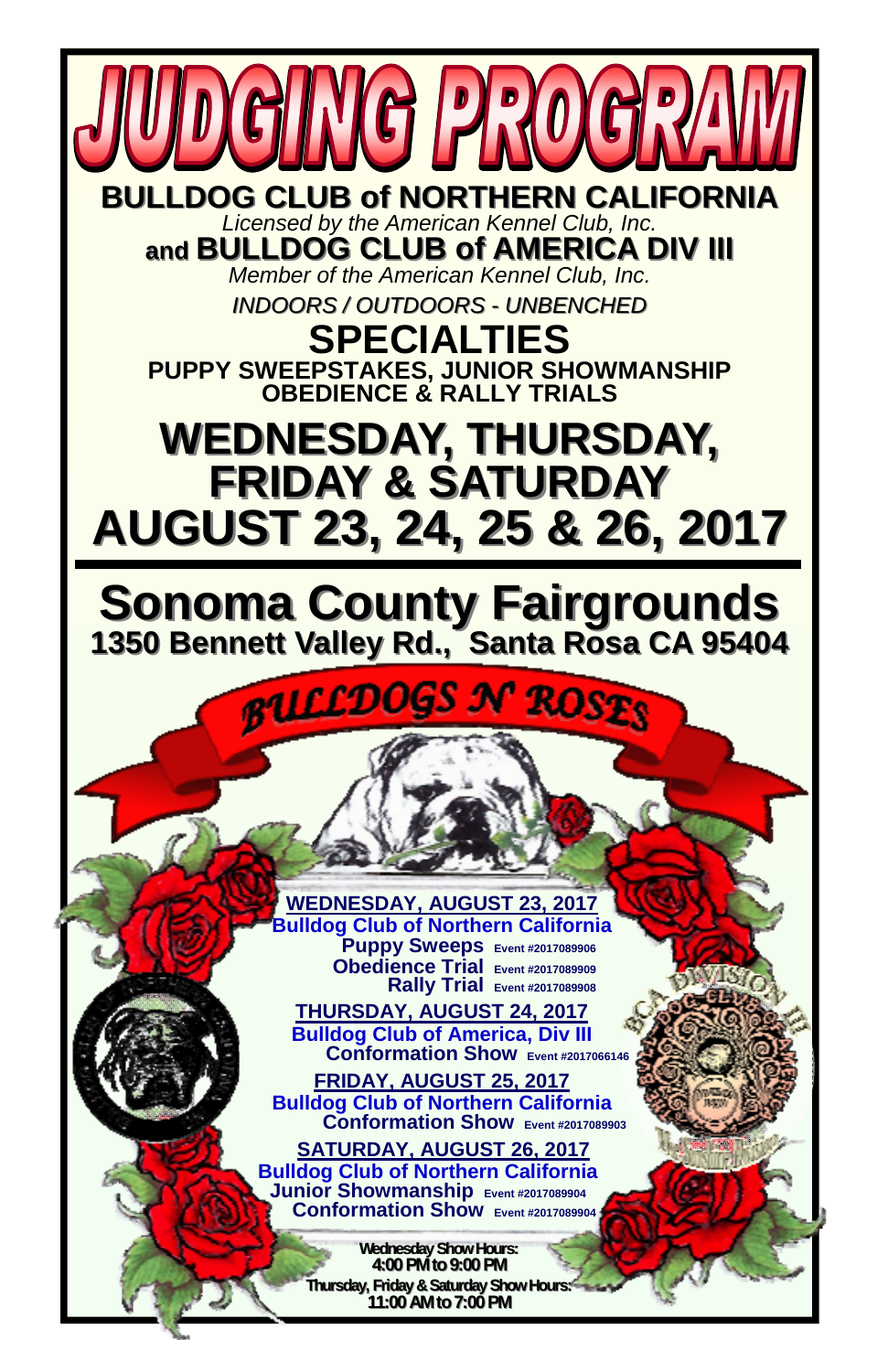**Wednesday, August 23, 2017**

**PM - Bulldog Club of Northern California Sweepstakes & Obedience/Rally Trials** 

**Thursday, August 24, 2017**

**AM - Santa Cruz Kennel Club All Breed Show**  *Bulldog Breed Judge: Ms. Peggy Beisel-McIlwaine* 

**PM - Bulldog Club of America Div III**<br>**Concurrent Specialty** 2019 National Fundraiser

### **Friday, August 25, 2017**

**AM - Santa Cruz Kennel Club All Breed Show**  *Bulldog Breed Judge: Ms. Janet M. Allen* 

**PM - Bulldog Club of Northern California Concurrent Specialty** 



### **Saturday, August 26, 2017**

**AM - Mensona Kennel Club All Breed Show**  *Bulldog Breed Judge: Mr. John P. Wade* 

# **PM - Bulldog Club of Northern California Concurrent Specialty**

**Sunday, August 27, 2017**

**AM - Mensona Kennel Club All Breed Show**  *Bulldog Breed Judge: Mr. Robert E. Hutton* 

### **24-HOUR VETERINARY MEDICAL SERVICE Redwood Veterinary Clinic 1946 Santa Rosa Ave., Santa Rosa CA 95407 (707) 542-4012**



### **AMERICAN KENNEL CLUB CERTIFICATION**

Permission has been granted by the American Kennel Club for the holding of this event under American Kennel Club Rules and Regulations.

*Gina M. DiNardo, Secretary*

**SHOW / EVENT SECRETARY RICHARD SEENO, Picalo SW & Event Services**  PO Box 977, Clayton CA 94517 ● (925) 672-2076 Toll-Free Fax 1 (866) 881-9088 or 1 (888) 610-0033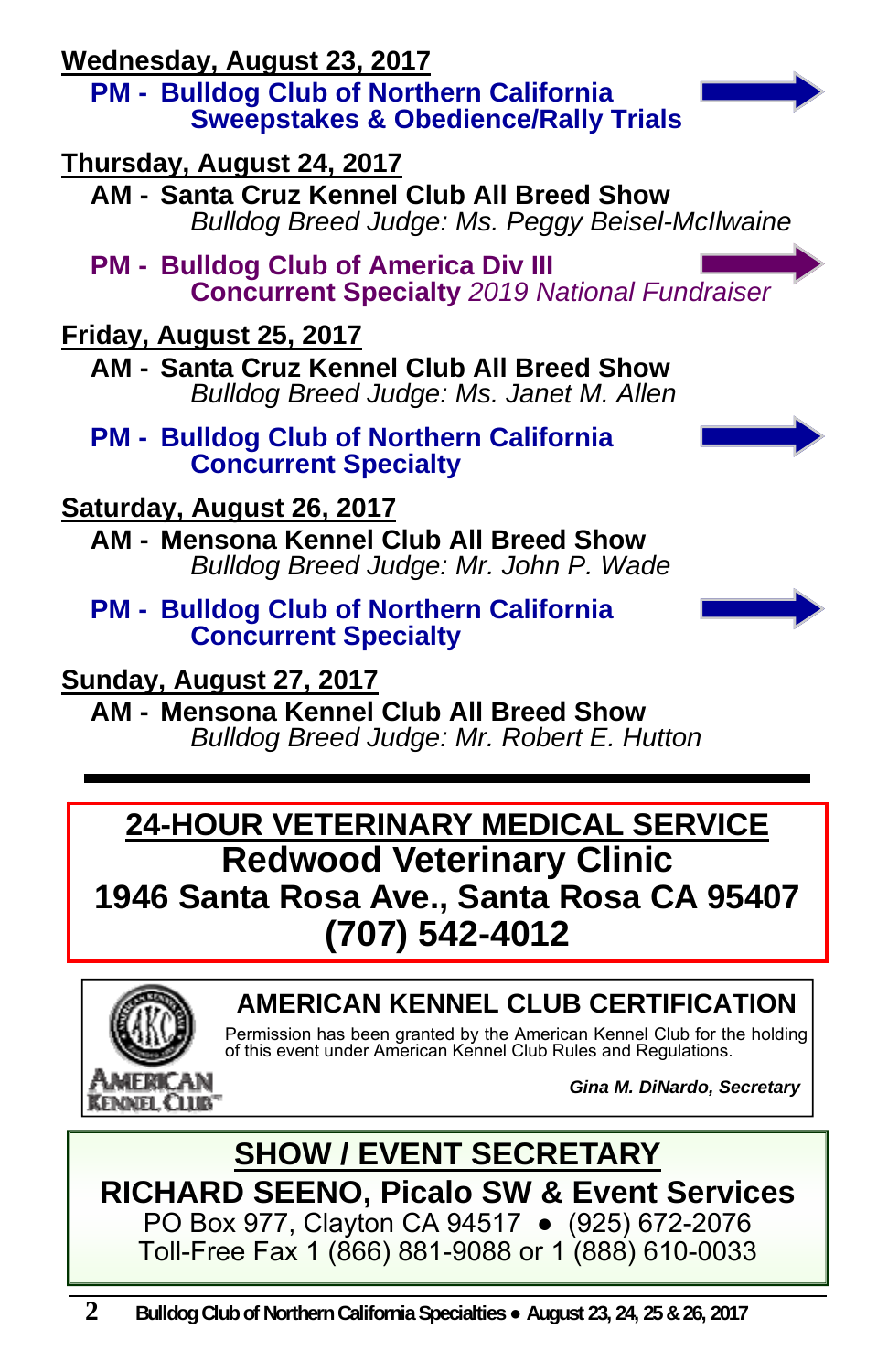**JUDGING ASSIGNMENTS** 

### **BULLDOG CLUB OF NORTHERN CALIFORNIA Wednesday, August 23, 2017**

**Afternoon - Indoors Obedience Trial Classes - Event #2017089909 and Mr. Kenneth L. Blanchard**  501 Teal Way, Vacaville CA 95688

> **Rally Trial Classes - Event #2017089908 Ms. Geraldine "Geri" Lopez**  1447 Hickory St, Roseville CA 95678

**Evening - Indoors Puppy Sweepstakes Classes - Event #2017089906 Mr. Ryan Panis**  7722 99th Ln. SW, Olympia WA 98512

### **BULLDOG CLUB OF AMERICA, DIVISION III Thursday, August 24, 2017**

**All Regular & Non-Regular Breed Classes - Event #2017066146 Mrs. Vala (Peggy) Breckley**  743 Rowland Ave., Camarillo CA 93010

### **BULLDOG CLUB OF NORTHERN CALIFORNIA Friday, August 25, 2017**

**All Regular, Non-Regular Breed Classes - Event #2017089903 Mr. Vern L. Hoppman**  W7480 Highway 23, Fond Du Lac WI 54937

### **BULLDOG CLUB OF NORTHERN CALIFORNIA Saturday, August 26, 2017**

**All Regular, Non-Regular Breed Classes - Event #2017089904 Mr. Dan E. Bandy** 

15603 S Rock Creek Rd, Shawnee OK 74801

**Junior Showmanship Classes - Event #2017089904 Mrs. Doris Boyd**  5324 Sonora Way, Carmichael CA 95608

### **OFFICIAL SHOW PHOTOGRAPHER OFFICIAL SHOW PHOTOGRAPHER**

**Sandra Martinez** ● **PO Box 190, Penryn CA 95663** *(916) 218-2545* ● *gaitawayphoto@aol.com* 

*Only the Official Photographer has been granted permission to sell photos from these events.*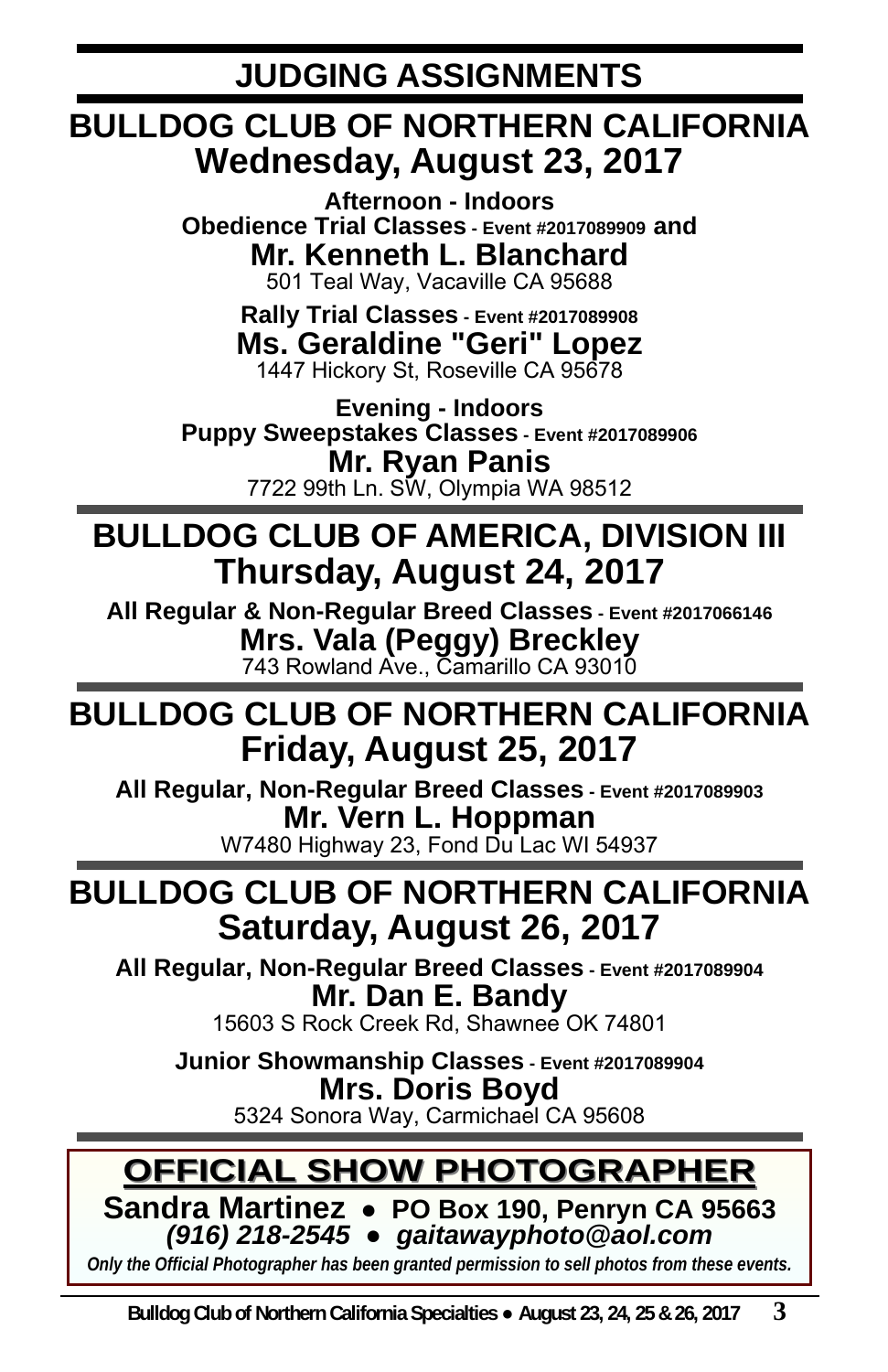### **HOST HOTEL BEST WESTERN INN 6500 REDWOOD DR., ROHNERT PARK, CA 94928**

**(707) 584-7435** *bestwesternrp@gmail.com*

#### **DIRECTIONS to HOTEL DIRECTIONS to HOTEL Northbound on US 101:**

Take exit 481B for CA 116 W toward Rohnert Park / Sebastopol Drive to Redwood Drive in Rohnert Park (1.2 mi) Use the middle lane to turn left onto CA 116 W (signs for Sebastopol, .2 mi) Turn right onto Redwood Drive Destination will be on the right (1 mi)

### **Southbound on US 101:**

Use the right 2 lanes to take exit 483 for Rohnert Park Expressway Drive to Redwood Drive (.4 mi) Turn right onto Rohnert Park Expressway (.1 mi) Use the left 2 lanes to turn left at the 1st cross-street onto Redwood Drive Destination will be on the left (.3 mi)

#### **DIRECTIONS from HOTEL to FAIRGROUNDS Get on US 101 Northbound:**

Head Northwest on Redwood Drive toward Laguna Drive (.3 mi) Turn right onto Rohnert Park Expressway (0.2 mi) Use the right lane to merge onto US 101 N via the ramp to Santa Rosa (0.2 mi) Continue on US-101 N (5.5 mi)

Use the right lane to take exit 488B to merge onto  $CA\ 12\,E$  toward Sonoma (0.5 mi) Use the right lane to take exit 7B for South E Street toward Downtown (.2 mi) Use the right lane to merge onto Bennett Valley Road Destination will be on the right (.3 mi)

**Care for SHOW SITE** facility is of utmost importance to Bulldog Club of Northern California. Whenever it shall be determined that misuse of a hotel / motel room or show site is occurring, the Bench Show Committee shall convene for the express purpose of an on site inspection of the area in question.

**Misuse of SHOW SITE** shall consist of the following but not be limited to:

- ► Smoking in non-smoking areas or rooms.
- ► Allowing dogs to relieve themselves in areas other than those clearly designated for that purpose.
- ► Failure to clean up after your own dog in an area, at any time.
- ► All dogs must be crated in rooms. Bathrooms are not considered a crate area and are not to be used to house dogs.

#### **At the discretion of the Bench Show Committee and / or house-keeping, rooms may be inspected at any time.**

- **In The Event of Any Complaint**, should it be determined, by a hearing that destruction and / or misuse of property is in fact occurring, the following steps shall be taken to correct the matter:
	- ► Monetary restitution shall immediately be made to the said hotel / motel by the violator(s).
	- ► The person, or persons, found in violation of the hotel / motel and AKC / The Bulldog Club of Northern California rules shall be asked to leave the premises immediately, and;
	- ► If suspended from all AKC privileges, the offender's name(s) shall be published in the AKC Gazette as having been found guilty in violation of the said AKC rules.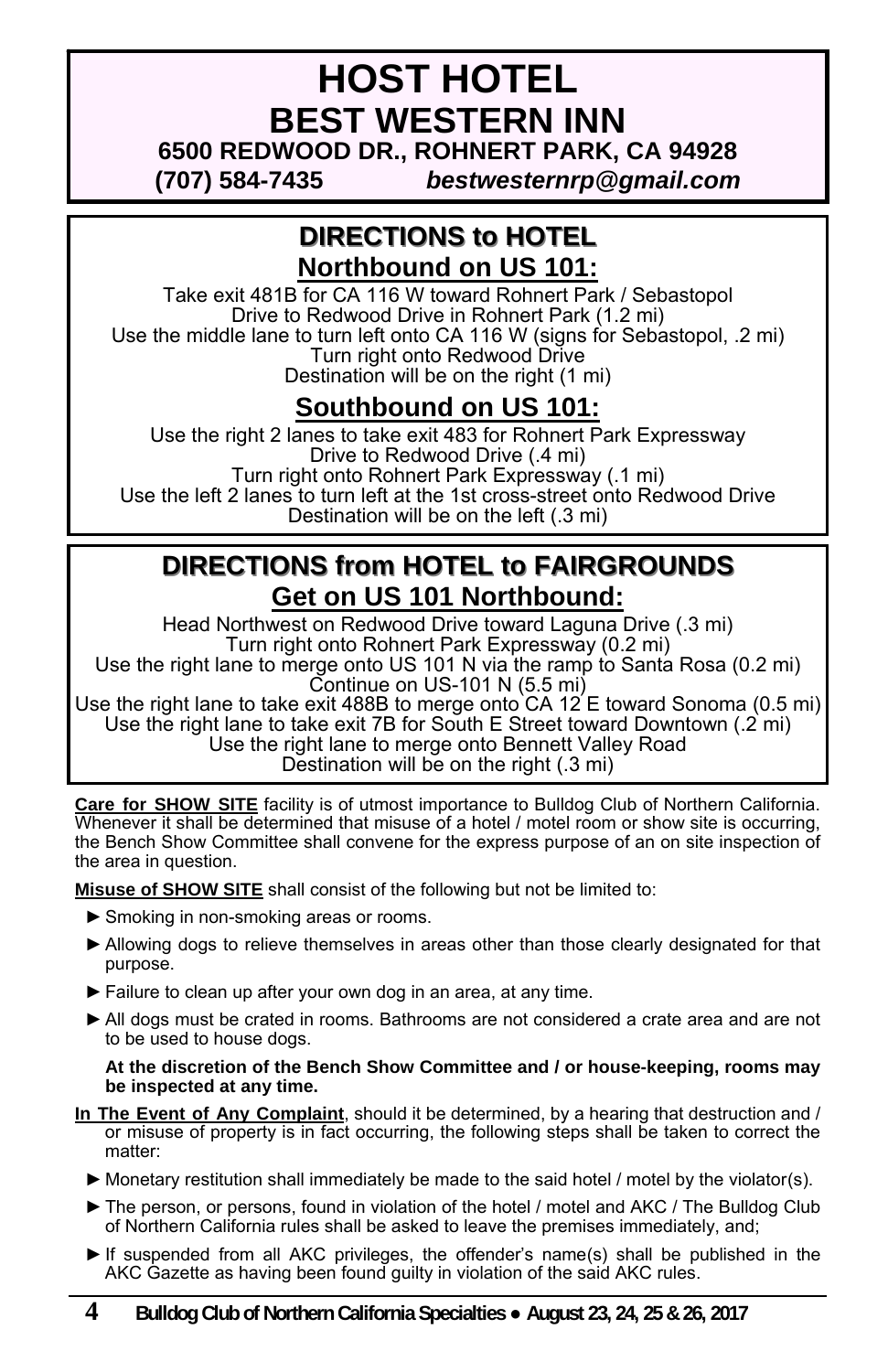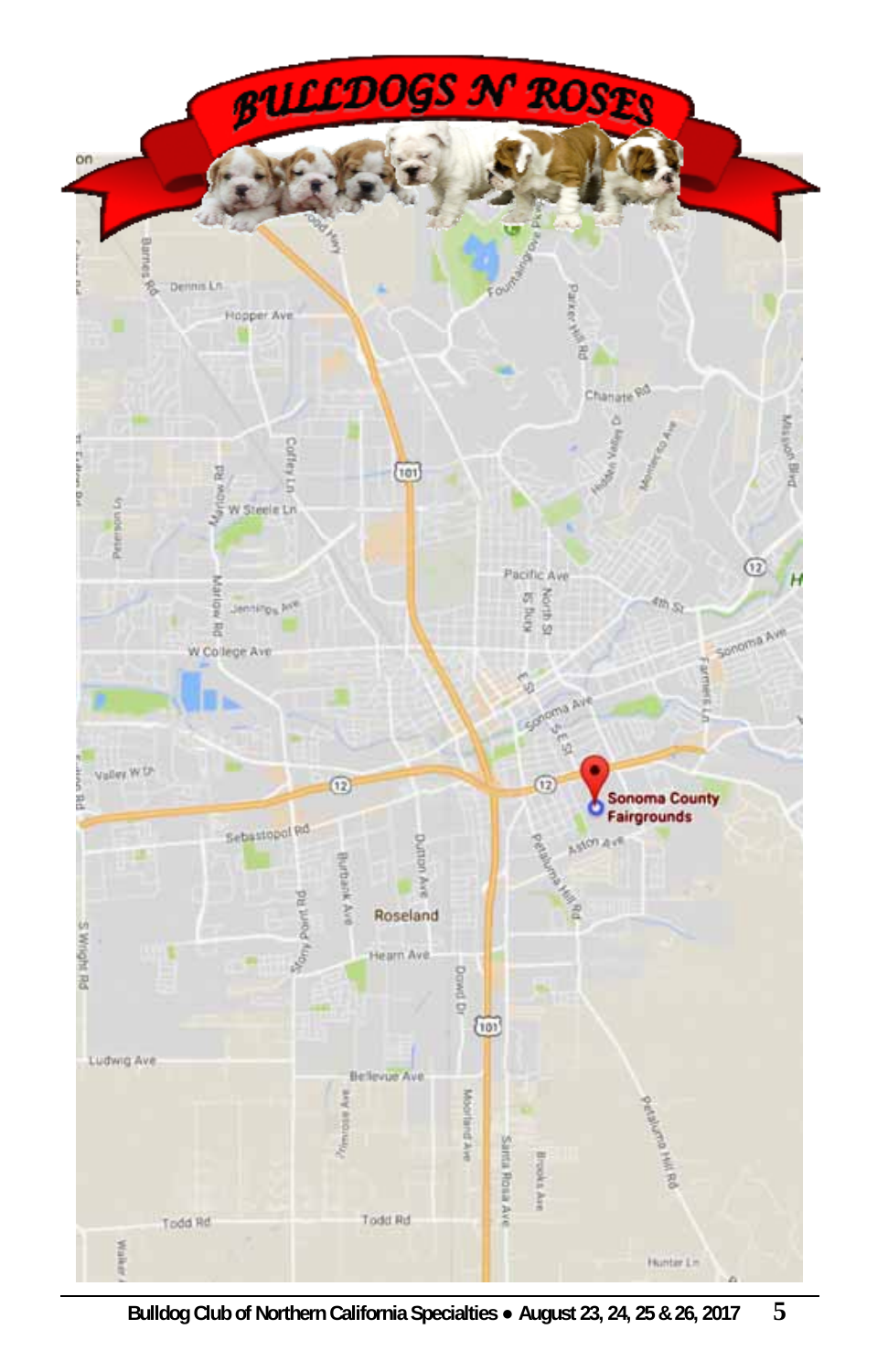**Exhibitors on Wednesday Afternoon / Evening will be allowed to park on the grounds near the building they will be showing in.** 

**Enter and Exit through Gate 4. If you cannot enter through Gate 4, go to Gate 5.** 

**When exiting, the gate opens automatically inward.** 

**Thursday, Friday, and Saturday, parking will be in the regular designated lots.** 

**The Bulldog Club of Northern California will be holding their General Membership Meeting Immediately following Best of Breed of the Friday show on August 25th**

Dogs may arrive anytime before judging begins. Judging will begin promptly as scheduled for each day. Dogs not required for further judging will be excused. Judges are not required to wait for dogs entered in classes. Judges can be expected to follow closely to the judging schedule printed in this judging program.

For your convenience, every reasonable effort has been made to carefully tabulate the class count and division of the sexes, however, neither the Clubs nor the Event Secretaries assumes responsibility for complete accuracy.

**NOTICE TO EXHIBITORS REGARDING CORRECTIONS OR CHANGES TO ENTRIES**: Corrections other than the specific changes listed in Ch. 11, Sec. 6 (i.e. sex of a dog, transfers between age specific classes, and "move-ups" to BOB or BOV) are the only changes to the entries superintendents or secretaries are authorized to make after closing of entries**. THIS RULE IS BEING STRICTLY ENFORCED BY THE AMERICAN KENNEL CLUB. PLEASE CHECK YOUR ENTRIES CAREFULLY.** Corrections to entries may be made by the Event Secretary / Superintendent prior to the closing of entries if such correction is submitted in writing. Exhibitors are required to report any changes/ corrections after closing directly to the American Kennel Club.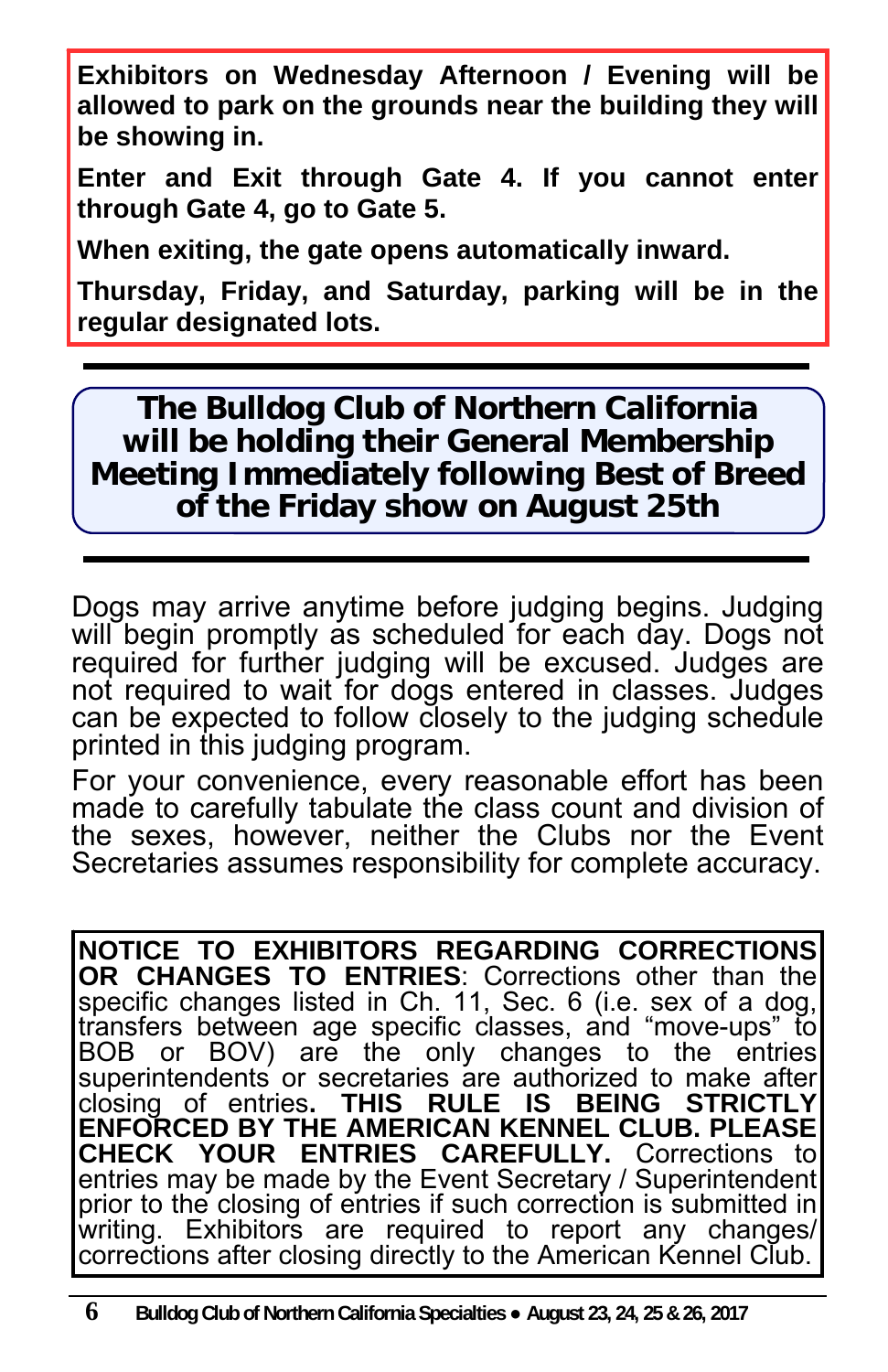

#### **NOTES**

|  | Bulldog Club of Northern California Specialties . August 23, 24, 25 & 26, 2017 |  |
|--|--------------------------------------------------------------------------------|--|
|  |                                                                                |  |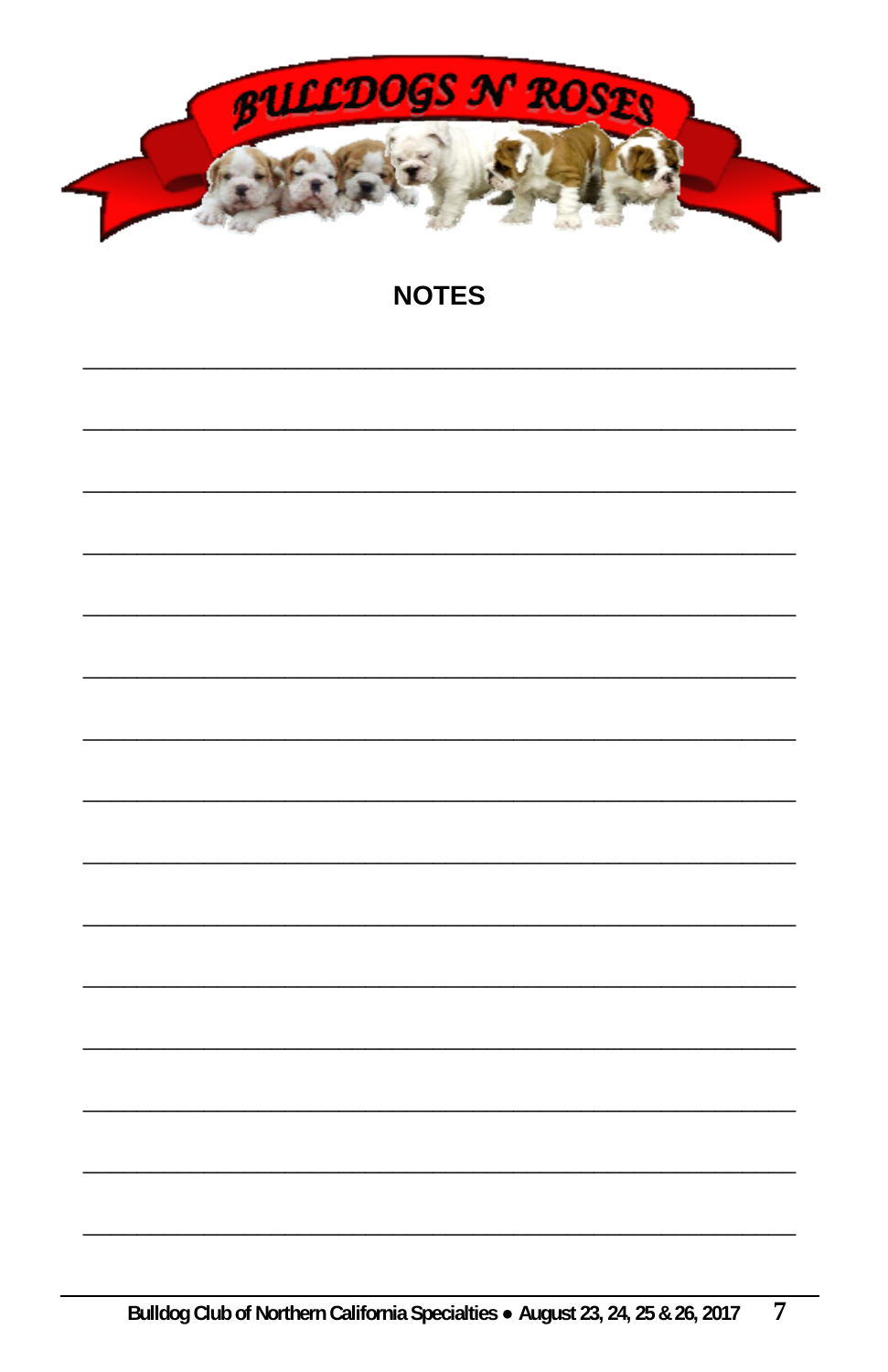### *WEDNESDAY - AUGUST 23, 2017*

**Kraft Building** 

#### **Bulldog Club of Northern California Specialty Obedience Trial** *- Event #2017089909*

**RING K1** *JUDGE:* **Mr. Kenneth L. Blanchard - 8 Entries** 

#### **5:00 PM 2 REGULAR OBEDIENCE TRIAL ENTRIES \_**

- 1 Novice B Entry *300*
- 1 Open A Entry *301 (8")*  **High Score in Regular Obedience Classes**

#### **6 OPTIONAL TITLING CLASS OBED TRIAL ENTRIES\_**

- 2 Preferred Open Entries *301 (8") & 302 (12")*
- 1 Preferred Novice Entry *300*
- 1 Beginner Novice A Entry *303*
- 2 Beginner Novice B Entries *304 & 305*

#### **Bulldog Club of Northern California Specialty Rally Trial** *- Event #2017089908*

#### **RING K1** *JUDGE:* **Ms. Geraldine "Geri" Lopez - 5 Entries**

- *(Following)* **5 RALLY TRIAL REGULAR CLASS ENTRIES \_** 1 Excellent B Entry *- 404 (8")*
	- 1 Advanced B Entry *403 (8")*
	- 2 Novice B Entries *401 & 402*
	- 1 Novice A Entry *400*

### **Saralee Building**

#### **Bulldog Club of Northern California Specialty Puppy Sweepstakes** *- Event #2017089906*

**RING 1** *JUDGE:* **Mr. Ryan Panis - 8 Entries** 

#### **7:00 PM 8 BULLDOG PUPPY SWEEPSTAKES ENTRIES \_**

#### **4 Bulldog Dogs**

- 1 Puppy Dog 9-12 Months
- 3 12-18 Months Dogs

#### **4 Bulldog Bitches**

- 1 Puppy Bitch 6-9 Months
- 3 12-18 Months Bitches

#### **Best in Puppy Sweepstakes Best of Opposite Sex to Best in Sweepstakes**

*There is a Total of 15 Individual Dogs Entered in This Event for 21 Entries* 

#### **TRANSFERS TO BEST OF BREED COMPETITION The Deadline for Exhibitors wishing to transfer their dogs to Best of Breed Competition is prior to 11:45 AM the morning of the shows.**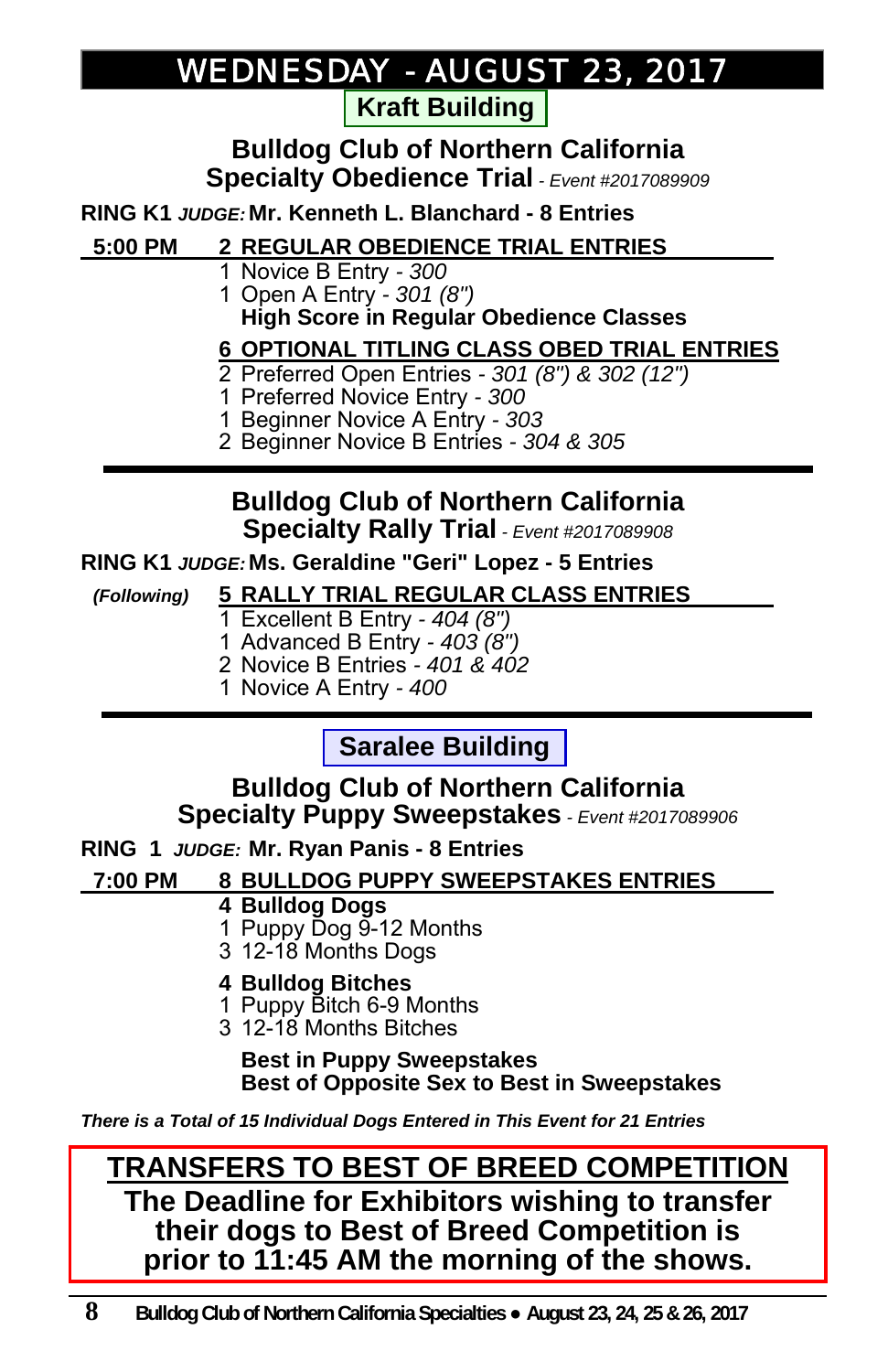### *THURSDAY THURSDAY - AUGUST 24, 2017 AUGUST 24, 2017*

**Saralee Building** 

**Bulldog Club of America, Division III Parent Specialty Show** *- Event #2017066146*

**RING 1** *JUDGE:* **Mrs. Vala (Peggy) Breckley - 60 Entries** 

#### **1:00 PM 60 BULLDOG CONFORMATION CLASS ENTRIES \_**

- **20 Bulldog Dogs** 
	- 3 Puppy Dogs 6-9 Months
	- 1 Puppy Dog 9-12 Months
- 4 12-18 Months Dogs
- 6 Bred By Exhibitor Dogs
- 6 Open Dogs  **Winners Dog**
- **22 Bulldog Bitches** 
	- 1 Puppy Bitch 6-9 Months
	- 1 Puppy Bitch 9-12 Months
	- 2 12-18 Months Bitches
- 10 Bred By Exhibitor Bitches
	- 2 American Bred Bitches
	- 6 Open Bitches  **Winners Bitch**
	- 2 Veteran Dogs 6 Years and Over  **Best Veteran Dog**
	- 2 Veteran Bitches 6 Years and Over  **Best Veteran Bitch**
- **14 Bulldog Best of Breed Competition ( 8 Dogs / 6 Bitches )**

Award of Merit

#### *There is a Total of 60 Individual Dogs Entered in This Event for 60 Entries*

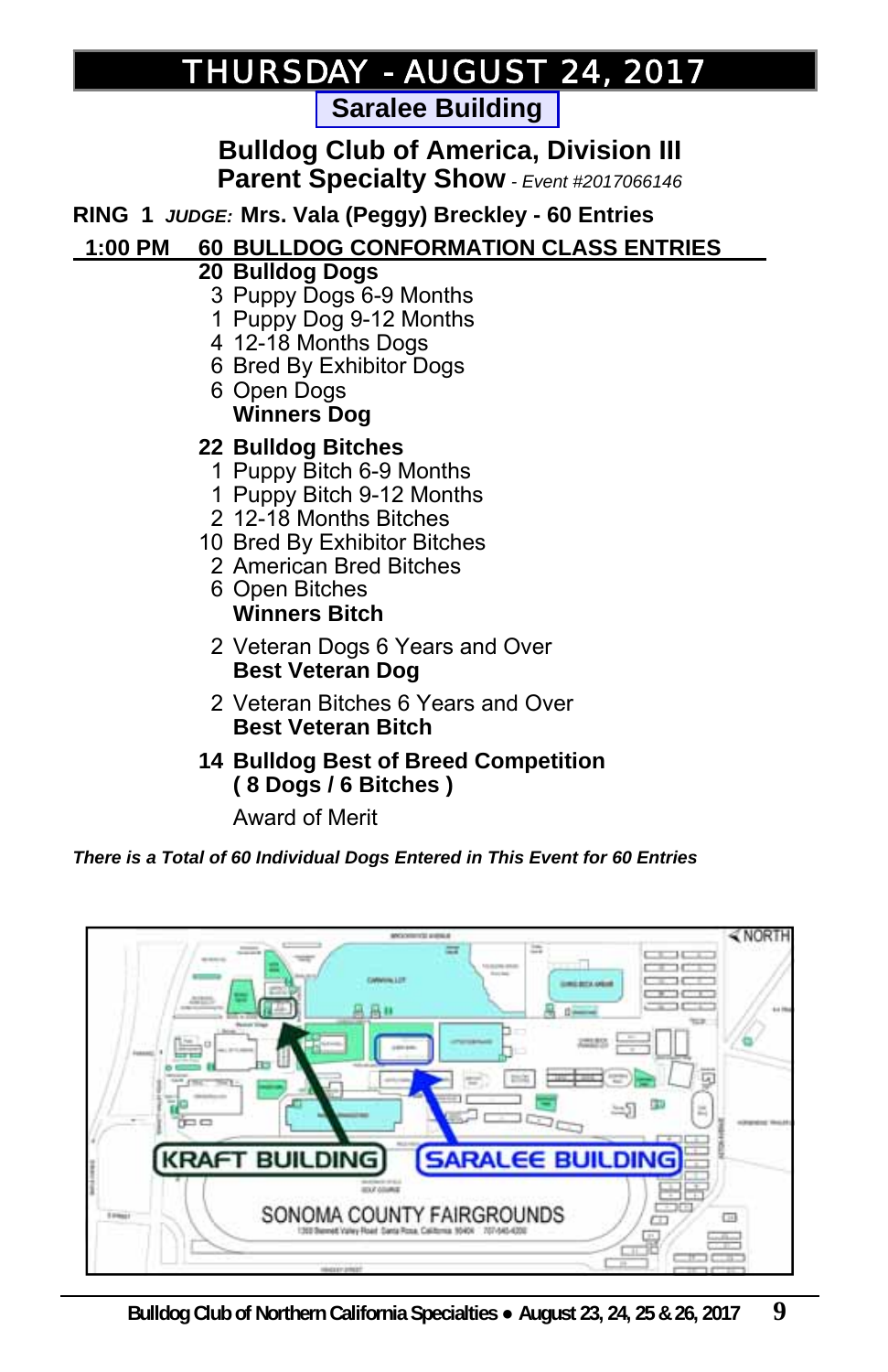### *FRIDAY - AUGUST 25, 2017 AUGUST 25, 2017*

**Saralee Building** 

#### **Bulldog Club of Northern California Specialty Show** *- Event #2017089903*

**RING 1** *JUDGE:* **Mr. Vern L. Hoppman - 65 Entries**

#### **1:00 PM 64 BULLDOG CONFORMATION CLASS ENTRIES \_**

- **21 Bulldog Dogs**
	- 3 Puppy Dogs 6-9 Months
	- 1 Puppy Dog 9-12 Months
	- 3 12-18 Months Dogs
	- 8 Bred By Exhibitor Dogs
	- 6 Open Dogs  **Winners Dog**

#### **23 Bulldog Bitches**

- 1 Puppy Bitch 9-12 Months
- 3 12-18 Months Bitches
- 10 Bred By Exhibitor Bitches
- 2 American Bred Bitches
- 7 Open Bitches  **Winners Bitch**
- 2 Veteran Dogs 6 Years and Over  **Best Veteran Dog**
- 2 Veteran Bitches 6 Years and Over  **Best Veteran Bitch**
- **16 Bulldog Best of Breed Competition ( 8 Dogs / 8 Bitches )**

Award of Merit

 **1 Bulldog Stud Dog**

*There is a Total of 64 Individual Dogs Entered in This Event for 65 Entries*

**BCNC is offering Morning Hospitality on Friday & Saturday, August 25 & 26 as well as Lunch on both days. August 25 & 26 as well as Lunch on both days.**

# **Health Seminar Health Seminar**

Bulldog breeding, OFA and health related concerns will be discussed at a health seminar to be held immediately following the PM Concurrent Specialty on:

## **Saturday, August 26**

Health seminar presenter will be our judge, Dan Bandy. **Wine and cheese refreshment will be provided.**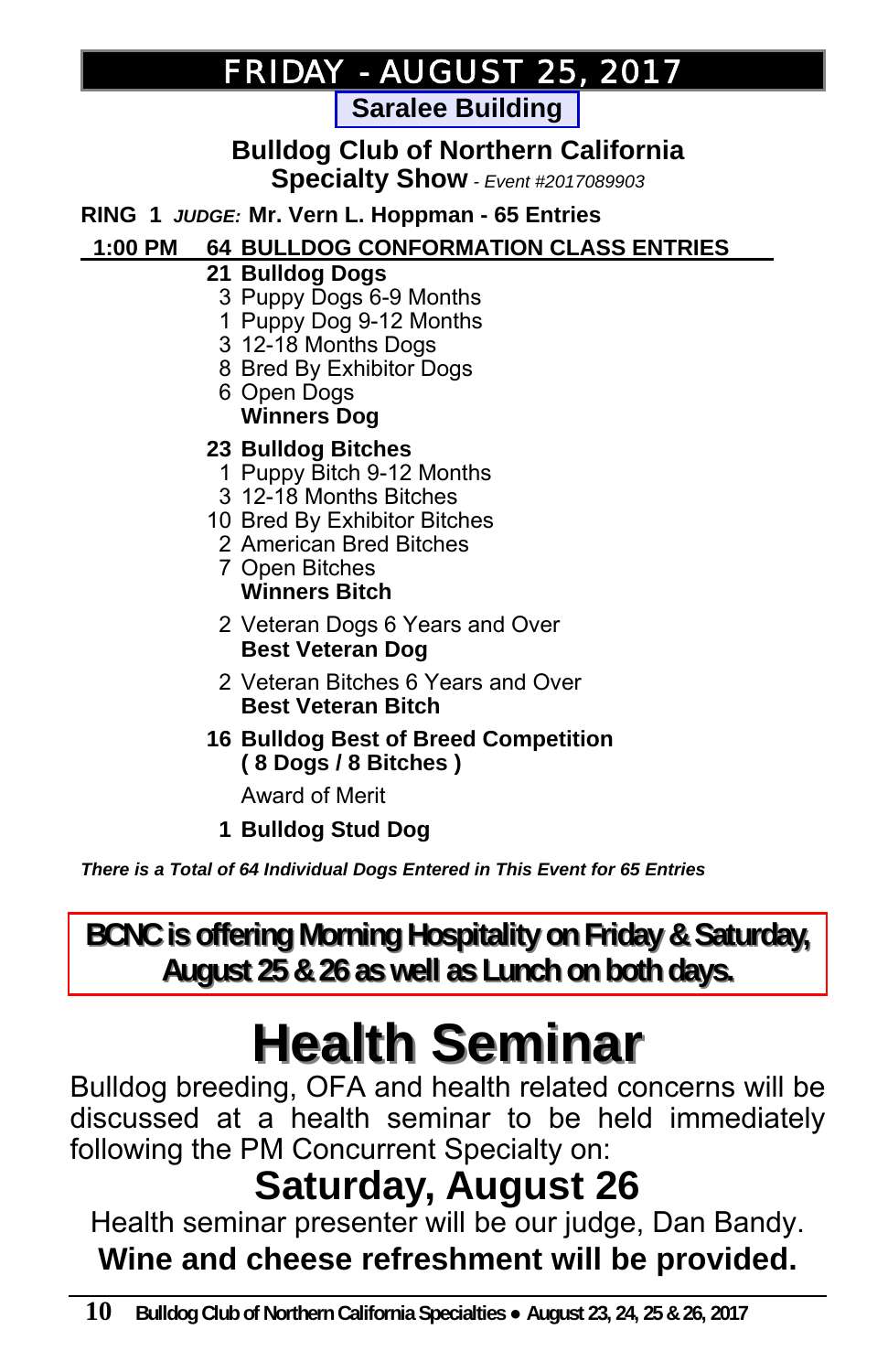### *SATURDAY SATURDAY - AUGUST 26, 2017 AUGUST 26, 2017*

**Saralee Building** 

**Bulldog Club of Northern California Specialty Junior Showmanship** *- Event #2017089904*

**RING 1** *JUDGE:* **Mrs. Doris Boyd - 3 Entries**

 **1:00 PM 3 JUNIOR SHOWMANSHIP ENTRIES \_**

3 Open - All Ages

 **Best in Junior Showmanship Reserve Best in Junior Showmanship**

### **Bulldog Club of Northern California**

**Specialty Show** *- Event #2017089904*

#### **RING 1** *JUDGE:* **Mr. Dan E. Bandy - 62 Entries**

#### *(Following)* **61 BULLDOG CONFORMATION CLASS ENTRIES \_**

#### **19 Bulldog Dogs**

- 3 Puppy Dogs 6-9 Months
- 1 Puppy Dog 9-12 Months
- 3 12-18 Months Dogs
- 6 Bred By Exhibitor Dogs
- 6 Open Dogs  **Winners Dog**

#### **21 Bulldog Bitches**

- 1 Puppy Bitch 6-9 Months
- 1 Puppy Bitch 9-12 Months
- 2 12-18 Months Bitches
- 10 Bred By Exhibitor Bitches
	- 1 American Bred Bitch
	- 6 Open Bitches  **Winners Bitch**
	- 1 Veteran Dog 6 Years and Over  **Best Veteran Dog**
	- 1 Veteran Bitch 6 Years and Over  **Best Veteran Bitch**
- **19 Bulldog Best of Breed Competition ( 11 Dogs / 8 Bitches )**

 Award of Merit Best Puppy from the Regular Classes Competition

 **1 Bulldog Stud Dog** 

#### *There is a Total of 62 Individual Dogs Entered in This Event for 65 Entries*